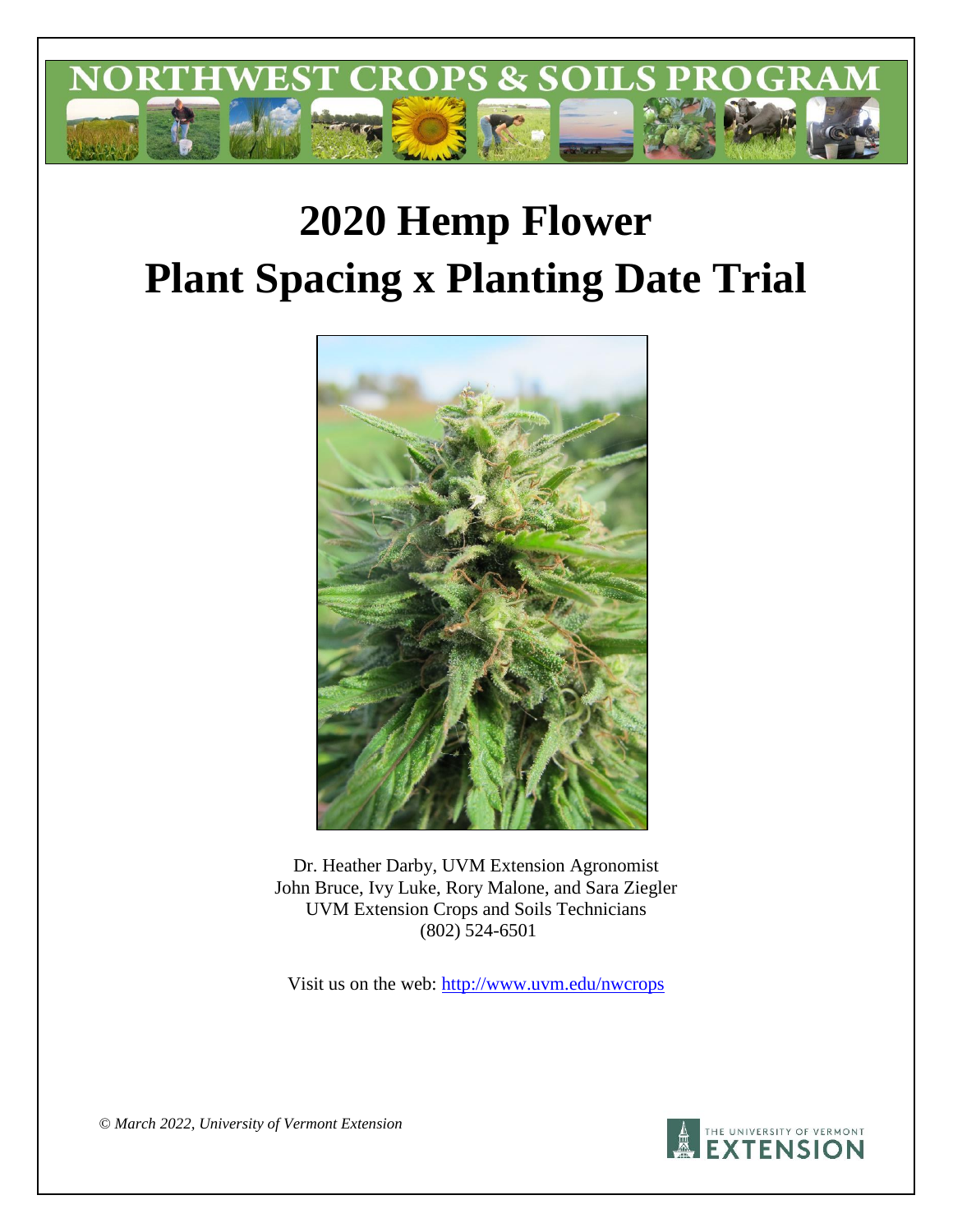#### **2020 HEMP FLOWER PLANT SPACING X PLANTING DATE TRIAL**

Dr. Heather Darby, University of Vermont Extension heather.darby[at]uvm.edu

Hemp is a non-psychoactive variety of cannabis sativa L. Hemp is a crop of historical importance in the U.S. and re-emerging worldwide as a popular crop as it is sought out as a renewable and sustainable resource for a wide variety of consumer and industrial products. Hemp that is grown for fiber, grain oil, or as an intended health supplement contains less than 0.3% tetrahydrocannabinol (THC). When hemp is grown to produce cannabidiol (CBD) as an intended health supplement, CBD concentrations are relatively high, with concentrations ranging between 8-15%. Hemp for CBD production is grown more intensively, similar to vegetable production, and can be grown indoors or in the field. To help farmers succeed, agronomic research on hemp being grown for CBD extraction is needed in our region. In 2020, the University of Vermont Extension's Northwest Crops and Soils Program evaluated three plant spacing arrangements (1x1', 3x3', 5x5') and planting dates (9-Jun, 16-Jun, and 23-Jun) to determine best management practices for hemp grown for CBD production in this region.

# **MATERIALS AND METHODS**

Hemp was grown at Borderview Research Farm in Alburgh, Vermont (Table 1) to evaluate the impact of plant spacing and planting date on CBD flower yield. The experimental design was a randomized complete block with split plots with 3 replicates. The main plots were planting date and subplots were plant spacing. Female plants grown from clonal propagation of the variety 'Boax' were planted on 9-Jun, 16-Jun, and 23- Jun into plots with  $1 \times 1$ ',  $3 \times 3$ ', and  $5 \times 5$ ' spacings, respectively, with 12 plants per plot. Plant populations on a per acre basis are displayed in Table 2.

Cuttings were taken on 11-May, 18-May, and 26-May to provide clones for each of the 3 planting dates. On 5-Jun, all plots were fertilized with 180 lbs N  $ac^{-1}$ , 20 lbs P  $ac^{-1}$ , 72 lbs K  $ac^{-1}$ , using Kreher's (8-2-2) (Kreher's Family Farm; Clarency, NY) Pro-Booster (10-0-0) (North Country Organics; Bradford, VT) and sulfate of potash (0-0-52). Fertility amendments were based on soil test results (University of Vermont Agricultural and Environmental Testing Laboratory, Burlington, VT). All soil fertilizer applications were products approved for use in certified organic systems. The soil type was Benson rocky silt loam, and the previous crop was soybeans. An annual ryegrass/white clover cover crop mix was planted on 8-Jul between each replicate. Plots were manually weeded during establishment.

| <b>Borderview Research Farm, Alburgh, VT</b>                                       |
|------------------------------------------------------------------------------------|
| Benson rocky silt loam, 3-5% slope                                                 |
| Soybean                                                                            |
| Boax                                                                               |
| $1 \times 1$ , $3 \times 3$ , and $5 \times 5$                                     |
| $9$ -Jun, 16-Jun, and 23-Jun                                                       |
| 180 lbs N ac <sup>-1</sup> , 20 lbs P ac <sup>-1</sup> , 72 lbs K ac <sup>-1</sup> |
| 22-Oct, 23-Oct                                                                     |
|                                                                                    |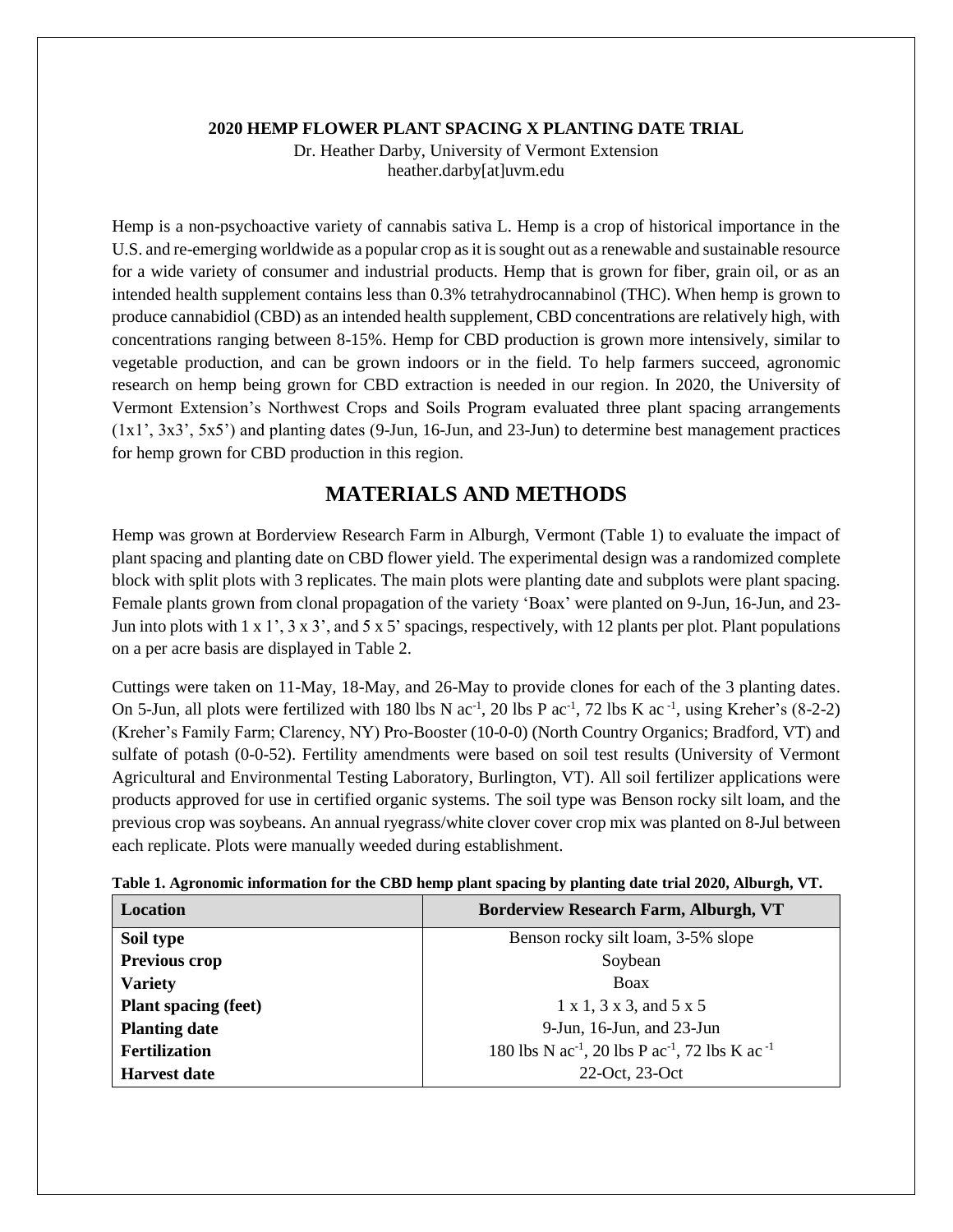| Plant spacing, ft x ft | Population <sup>*</sup> , plants ac <sup>1</sup> |
|------------------------|--------------------------------------------------|
| $1 \times 1$           | 43,560                                           |
| 3 x 3                  | 4.840                                            |
| 5 x 5                  | 1.742                                            |

| Table 2. Plant population per acre for each plant spacing. |  |  |
|------------------------------------------------------------|--|--|
|                                                            |  |  |

\*Population does not account for alleys or roads.

On 22-Oct, plant height was measured from the two middle plants of each plot. The plants were harvested by hand on 22-Oct and 23-Oct, and two whole plants from the center of the plot were weighed. Two plants per plot were harvested by hand using bypass loppers or chainsaw depending on stem size. The whole plant weight was recorded. Then each plant was broken down into smaller branched sections and larger "fan" or "sun" leaves were removed by hand, while smaller leaves were left attached since they subtend from the flower bract. Remaining stems were then bucked using the BuckmasterPro Bucker (Maple Ridge, BC, Canada) and remaining leaf material and buds were collected. Wet bud and leaf material was then run through the CenturionPro Gladiator Trimmer (Maple Ridge, BC, Canada). Wet bud weight and unmarketable bud weight were recorded. The flower buds were then dried at  $80^{\circ}$  F or ambient temperature with airflow until dry enough for storage without molding. A subsample of flower bud from each plot was dried in a small dehydrator and wet weights and dry weights were recorded in order to calculate the percent moisture of the flower buds. The percent moisture at harvest was used to calculate dry matter yields. Metrics were collected for each of the harvested plants within each plot and a plot average was calculated.

Data were analyzed using a general linear model procedure of SAS (SAS Institute, 2008) when datasets were complete. Replications were treated as random effects, and treatments were treated as fixed. Mean comparisons were made using the Least Significant Difference (LSD) procedure where the F-test was considered significant, at  $p<0.10$ . When data were missing, the Mixed Procedure of SAS (SAS Institute, 2008) was used. Treatment mean pairwise comparisons were made using the Tukey-Kramer adjustment at the 0.10 level of significance. Variations in genetics, soil, weather, and other growing conditions can result in variations in yield and quality. Statistical analysis makes it possible to determine whether a difference between treatments is significant or whether it is due to natural variations in the plant or field. At the bottom of each table, a p-value is presented for each variable (i.e. yield). The p-value refers

to whether the treatment was statistically significant overall, while the letters are drawn from the means comparison. In the example to the right, treatment C was significantly different from treatment A, but not from treatment B. A lack of significant difference is indicated by shared letters.

| <b>Treatment</b> | Yield            |
|------------------|------------------|
| А                | 6.0 <sup>b</sup> |
| B                | $7.5^{ab}$       |
| $\mathbf C$      | 9.0 <sup>a</sup> |
| P-value          | <0.10            |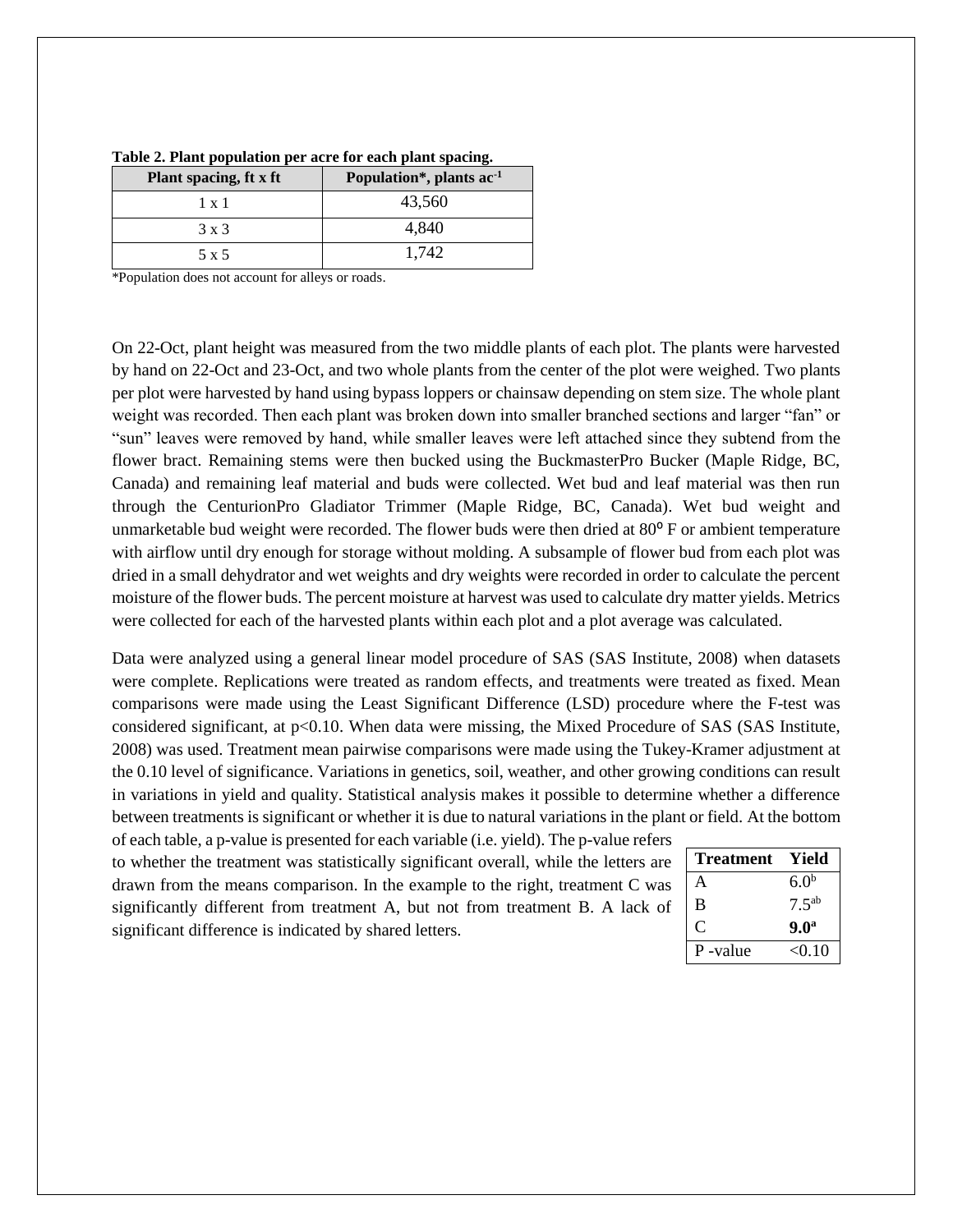# **RESULTS**

Seasonal precipitation and temperature were recorded with a Davis Instrument Vantage Pro2 weather station, equipped with a WeatherLink data logger at Borderview Research Farm in Alburgh, VT (Table 3). The growing season was defined by hot and dry conditions throughout the summer months, punctuated by a handful of larger, infrequent rain events seen largely in August. June was especially dry during the transplant and establishment period for our hemp trials with below average precipitation in much of the growing season. Average temperatures during the growing period were 4.11 degrees higher than the 30 year average for the season with a 5.5% higher growing degree day accumulation for the year.

| Tubic of Deubonul weather uata concettu in fribut 2114 + 14 4040; |         |         |        |           |         |  |  |  |
|-------------------------------------------------------------------|---------|---------|--------|-----------|---------|--|--|--|
| Alburgh, VT                                                       | June    | July    | August | September | October |  |  |  |
| Average temperature $(^{\circ}F)$                                 | 66.9    | 74.8    | 68.8   | 59.2      | 48.3    |  |  |  |
| Departure from normal                                             | 1.08    | 4.17    | 0.01   | $-1.33$   | 0.19    |  |  |  |
|                                                                   |         |         |        |           |         |  |  |  |
| Precipitation (inches)                                            | 1.86    | 3.94    | 6.77   | 2.75      | 3.56    |  |  |  |
| Departure from normal                                             | $-1.77$ | $-0.28$ | 2.86   | $-0.91$   | 0.00    |  |  |  |
|                                                                   |         |         |        |           |         |  |  |  |
| Growing Degree Days (Base 50°F)                                   | 516     | 751     | 584    | 336       | 126     |  |  |  |
| Departure from normal                                             | 35      | 121     | ↑      | $-24$     | -6      |  |  |  |

| Table 3. Seasonal weather data collected in Alburgh, VT, 2020. |  |  |  |  |  |  |
|----------------------------------------------------------------|--|--|--|--|--|--|
|----------------------------------------------------------------|--|--|--|--|--|--|

Based on weather data from a Davis Instruments Vantage Pro2 with WeatherLink data logger. Historical averages are for 30 years of NOAA data (1981-2010) from Burlington, VT.

#### *Interactions between planting date and spacing*

There were few statistical interactions between planting date and plant spacing. Interactions included plant width (p=0.0397), stem weight (p=0.0549), wet flower weight (p=0.0313), unmarketable flower  $(p=0.0551)$ , and flower dry matter  $(p=0.0952)$ .

#### *Plant spacing results*

The impacts of plant spacing on plant growth metrics are displayed in Tables 4 and 5. Each metric for whole plant weight, plant width, and plant height all showed significant differences across treatments. Greatest whole plant weights and widths were observed in the 5' plant spacing and showed decreasing values as spacing decreased. The 5' treatment had and average plant weight of 16.2 lbs plant<sup>-1</sup> and was significantly greater than the other treatments with the 1' treatment reaching only 1.98 lbs plant<sup>-1</sup> on average. Plants given greater spacing also showed greatest lateral growth, however those planted closest at 1' spacing were tallest when compared to the other treatments.

|  | Table 4. Impacts of plant spacing on whole plant weight, width, and height. Alburgh, VT, 2020. |  |  |  |  |  |  |
|--|------------------------------------------------------------------------------------------------|--|--|--|--|--|--|
|--|------------------------------------------------------------------------------------------------|--|--|--|--|--|--|

| Treatment      | Plant weight              | Plant width       | Plant height |
|----------------|---------------------------|-------------------|--------------|
| Spacing        | $lbs$ plant <sup>-1</sup> | cm                | cm           |
| $1' \times 1'$ | 1.98 cf                   | 59.8 c            | 150a         |
| $3' \times 3'$ | 7.23 <sub>b</sub>         | 97.7 <sub>b</sub> | 148 ab       |
| $5' \times 5'$ | 16.2a                     | 140 a             | 142c         |
| LSD(0.10)      | 1.65                      | 7.77              | 7.57         |
| Trial Mean     | 8.48                      | 99.1              | 147          |

ϯWithin a column treatments marked with the same letter were statistically similar (p=0.10). Top performers are in **bold**.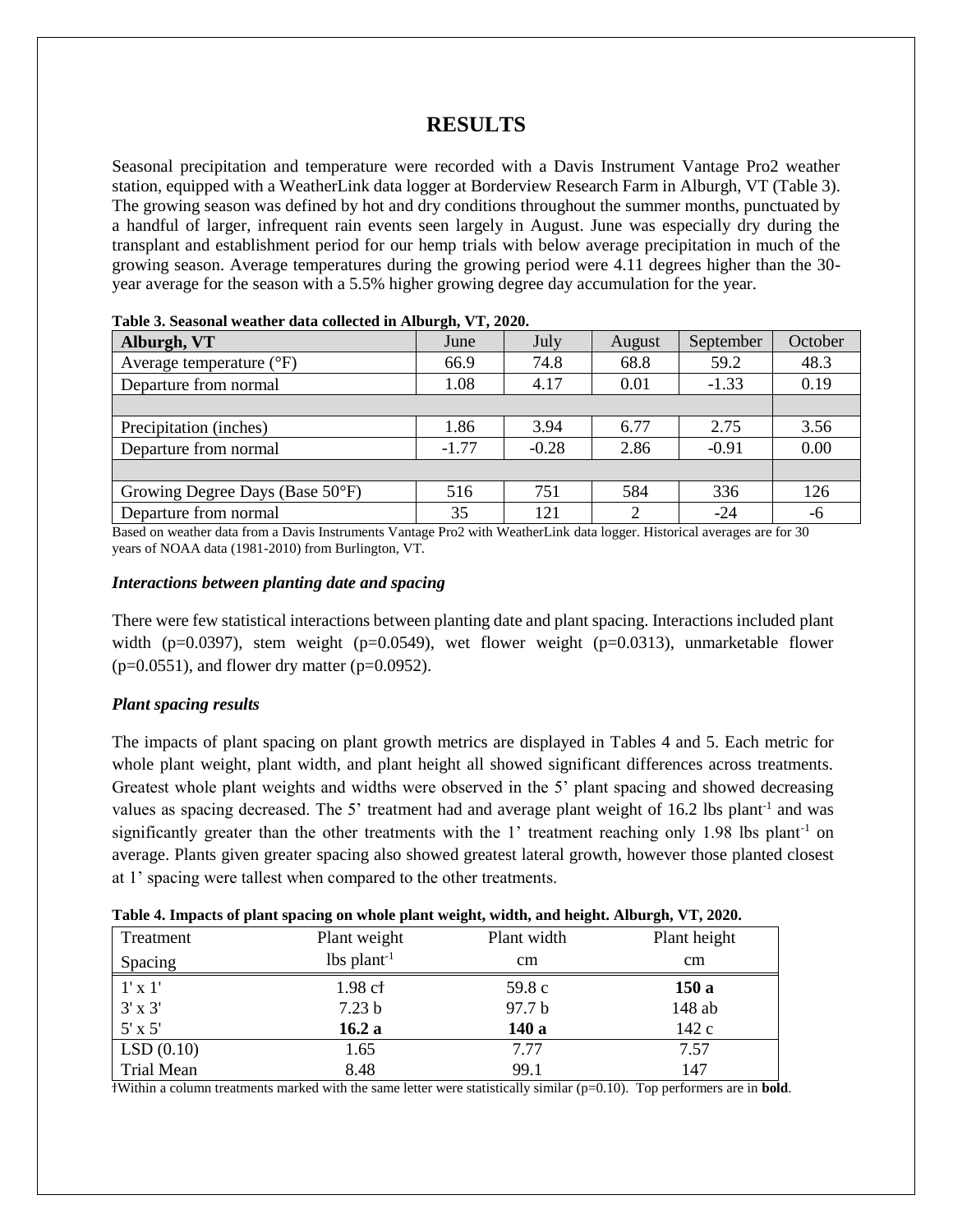The impact of plant spacing on plant growth metrics is displayed in Table 5. For those metrics having significant differences across plant spacing treatments (all but flower weight percentage) there were generally observable linear increasing or decreasing trends associated with an increase or decrease in plant spacing. As expected, those plants with the highest plant weights at the 5' spacing also had highest overall stem weights, flower weights, and leaf weights at 5.17, 5.09, and 5.97 lbs plant<sup>-1</sup> respectively. These values decreased as plant spacing also decreased. The 1' plant spacing treatment showed the highest percentage of stems by weight at 39.0% and was statistically similar to the 3' plant spacing, whereas the 5' plant spacing had the highest percentage of leaf material at 36.3%. When looking at the percentage of flower by weight, there were no significant differences across spacing treatments.

| Treatment      | <b>Stem</b><br>weight     | <b>Stem</b><br>weight | Flower<br>weight          | Flower<br>weight | Leaf weight               | Leaf weight       | Bud:stem           | Leaf:stem  |
|----------------|---------------------------|-----------------------|---------------------------|------------------|---------------------------|-------------------|--------------------|------------|
| Spacing        | $lbs$ plant <sup>-1</sup> | %                     | $lbs$ plant <sup>-1</sup> | $\%$             | $lbs$ plant <sup>-1</sup> | $\%$              |                    |            |
| $1' \times 1'$ | $0.762$ c†                | 39.0a                 | 0.069c                    | 33.9             | 0.521c                    | 27.1 <sub>b</sub> | $0.881$ ab         | 0.791 b    |
| $3'$ x $3'$    | 2.71 <sub>b</sub>         | 37.1a                 | 2.14 <sub>b</sub>         | 29.4             | 2.38 <sub>b</sub>         | 33.4 ab           | 0.806 <sub>b</sub> | $0.942$ ab |
| $5' \times 5'$ | 5.17 a                    | 31.4 b                | 5.09a                     | 32.3             | 5.97 a                    | 36.3a             | 1.08a              | 1.35a      |
| LSD(0.10)      | 0.740                     | 0.052                 | 0.357                     | <b>NS¥</b>       | 1.51                      | 8.28              | 0.208              | 0.496      |
| Trial Mean     | 2.88                      | 35.8                  | 2.64                      | 31.9             | 2.96                      | 32.3              | 0.922              | 1.028      |

| Table 5. Plant spacing effect on fractionated plant components, Alburgh, VT, 2020. |  |  |
|------------------------------------------------------------------------------------|--|--|
|                                                                                    |  |  |

†Within a column treatments marked with the same letter were statistically similar (p=0.10). Top performers are in **bold**. ¥NS; Not significant.

Plant spacing effects on yields are displayed in Table 6. Yields are calculated based on plant spacing and adjusted plants per acre basis. Looking solely at plant spacing treatments, the 1' plant spacing had by far the highest overall flower yields which were roughly ten times the 3' and 5' spacing yields at 22,008 lbs ac<sup>-1</sup> at 8% moisture. The flower dry matter was also highest for the 1' plant spacing at 23.8% and was significantly higher than the other two spacing treatments. This may have also indicated slightly earlier dry down and maturation of flowers for those planted at 1' spacing. Unmarketable flower was highest for the 5' plant spacings at 0.203 lbs plant<sup>-1</sup> which was largely as a result of lodging and diseased flower that had touched the ground.

|                   | Unmarketable                              |                   | Dry matter             | Yield at 8%            |
|-------------------|-------------------------------------------|-------------------|------------------------|------------------------|
| Treatment         | flower yield                              | Flower dry matter | flower yield           | moisture               |
| Spacing           | $lbs$ plant <sup>-1</sup>                 | $\%$              | $lbs$ ac <sup>-1</sup> | $lbs$ ac <sup>-1</sup> |
| $1' \times 1'$    | $0.034$ b <sup><math>\dagger</math></sup> | 23.8a             | 20247 a                | 22008 a                |
| $3' \times 3'$    | 0.043 b                                   | 19.7 <sub>b</sub> | 2024 b                 | 2200 b                 |
| $5' \times 5'$    | 0.203a                                    | 20.1 <sub>b</sub> | 1749 b                 | 1901 b                 |
| LSD(0.10)         | 0.054                                     | 2.01              | 2712                   | 2948                   |
| <b>Trial Mean</b> | 0.094                                     | 21.2              | 8007                   | 8703                   |

**Table 6. Plant spacing effect on biomass ratios and flower yields, Alburgh, VT, 2020.** 

ϯWithin a column treatments marked with the same letter were statistically similar (p=0.10). Top performers are in **bold**.

#### *Planting date results*

The 9-Jun planting date resulted in heavier, taller, and wider plants compared to the latter two planting dates (Table 7). Whole plant weight was statistically similar to the 16-Jun planting date but was significantly higher than the 23-Jun planting date. Across each of these, there was a decrease in values associated with later planting dates.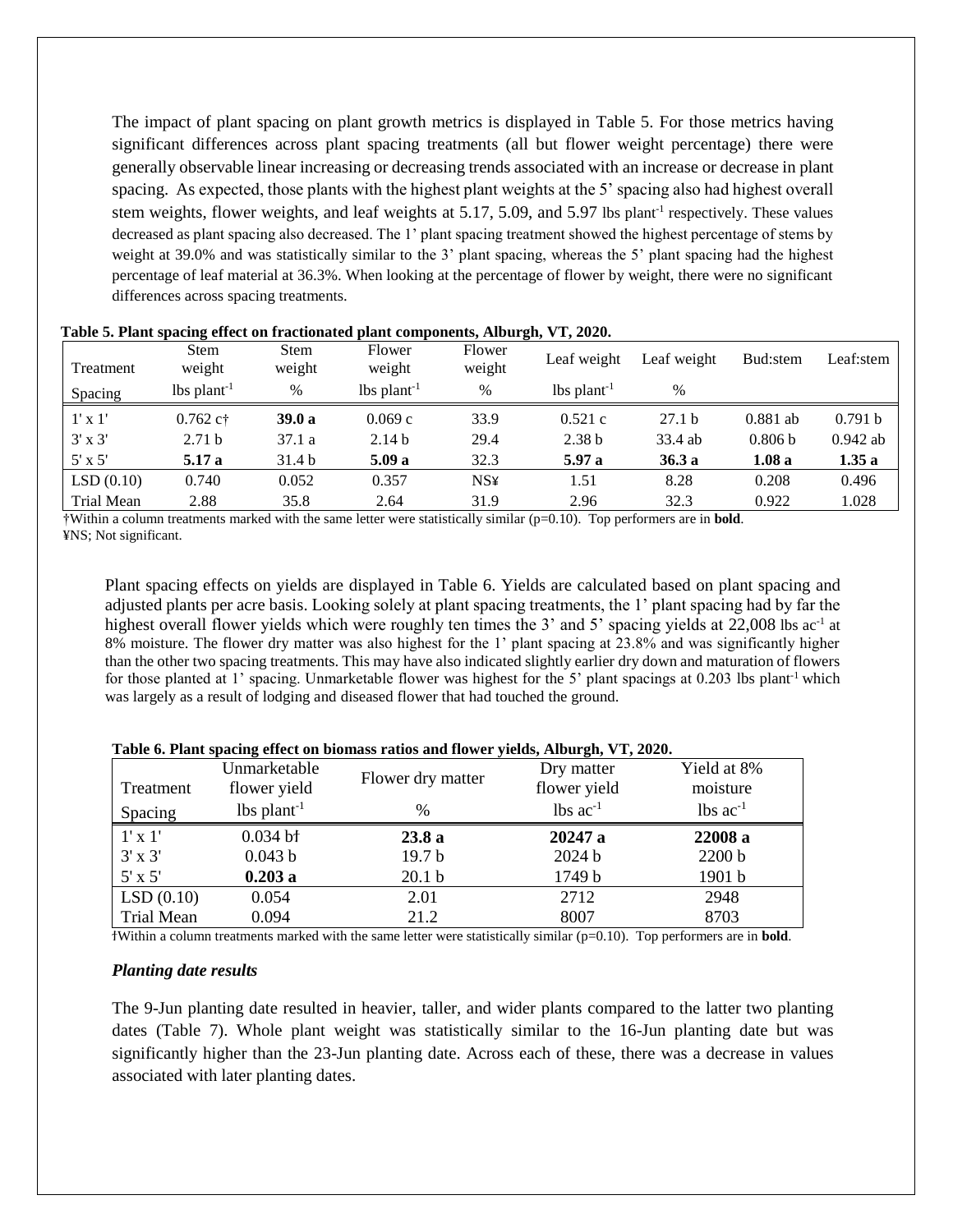|                    | Plant weight              | Plant width | Plant height |
|--------------------|---------------------------|-------------|--------------|
| Planting date      | $lbs$ plant <sup>-1</sup> | cm          | cm           |
| 9-Jun              | 9.62 a <sup>†</sup>       | 104 a       | 155a         |
| $16$ -Jun          | 8.96 a                    | 98.7 ab     | 150a         |
| $23$ -Jun          | 6.87 <sub>b</sub>         | 95.1 b      | 135 b        |
| $\vert$ LSD (0.10) | 1.66                      | 7.77        | 7.57         |
| Trial Mean         | 8.48                      | 99.1        | 147          |

|  |  | Table 7. Planting date effect on plant weight and height, Alburgh, VT, 2020. |  |  |
|--|--|------------------------------------------------------------------------------|--|--|
|  |  |                                                                              |  |  |

ϯWithin a column treatments marked with the same letter were statistically similar (p=0.10). Top performers are in **bold**.

Greatest differences were once again observed from between the first two planting dates and the last when looking at the fractionated components of the plants (Table 8). For stem weight, flower weight, leaf weight, and leaf to stem ratio, the 9-Jun and 16-Jun planting dates were statistically similar when compared to the 23-Jun planting date. Highest overall stem weight and percentages were observed in the 16-Jun planting date at 3.49 lbs plant<sup>-1</sup> and 40.9% respectively. Highest values for flower weight and percentage of floral material were seen in the 9-Jun planting date at 3.03 lbs plant<sup>-1</sup> and 34.4% respectively. Overall, the amounts of flower decreased from the first planting date. While there were no significant differences in leaf weight between planting dates, the percentage of leaf material for plants was significantly higher at the third planting date at 42.8%.

| Table 8. Planting date effect on fractionated plant components, Alburgh, VT, 2020. |  |  |
|------------------------------------------------------------------------------------|--|--|
|------------------------------------------------------------------------------------|--|--|

| Treatment        | $\overline{ }$<br><b>Stem</b><br>weight | <b>Stem</b><br>weight | Flower<br>weight          | Flower<br>weight  | $\rightarrow$<br>Leaf weight | Leaf weight       | Bud:stem  | Leaf:stem |
|------------------|-----------------------------------------|-----------------------|---------------------------|-------------------|------------------------------|-------------------|-----------|-----------|
| Planting<br>Date | $lbs$ plant <sup>-1</sup>               | $%+$                  | $lbs$ plant <sup>-1</sup> | %                 | $lbs$ plant <sup>-1</sup>    | $\%$              |           |           |
| $9-Jun$          | $3.31$ at                               | 36.5a                 | 3.03a                     | 34.4 a            | 3.28                         | 29.2 <sub>b</sub> | 0.987     | 0.890 b   |
| $16$ -Jun        | 3.49a                                   | 40.9a                 | 2.98a                     | 34.2 a            | 2.48                         | 24.9 <sub>b</sub> | 0.843     | 0.630 b   |
| $23$ -Jun        | 1.84 b                                  | 30.1 <sub>b</sub>     | 1.91 <sub>b</sub>         | 27.1 <sub>b</sub> | 3.12                         | 42.8a             | 0.935     | 1.56a     |
| LSD(0.10)        | 0.74                                    | 0.052                 | 0.357                     | 5.57              | <b>NS¥</b>                   | 8.28              | <b>NS</b> | 0.496     |
| Trial Mean       | 2.88                                    | 0.358                 | 2.64                      | 31.9              | 2.96                         | 32.3              | 0.922     | 1.03      |

ϯWithin a column treatments marked with the same letter were statistically similar (p=0.10). Top performers are in **bold**. ¥NS- Not significant.

Flower dry matter and yields are displayed in Table 9. Across the three planting dates, there were no observable differences in flower yields or unmarketable flower. Flower dry matter was significantly different across treatments with highest observed values seen from the 23-Jun planting date at 22.7%

|  |  |  | Table 9. Planting date effect on flower dry matter and yields, Alburgh, VT, 2020. |  |  |
|--|--|--|-----------------------------------------------------------------------------------|--|--|
|  |  |  |                                                                                   |  |  |

| Treatment        | Unmarketable<br>flower yield | Flower dry matter  | Dry matter<br>flower yield | Yield at 8% moisture   |
|------------------|------------------------------|--------------------|----------------------------|------------------------|
| Planting<br>Date | $lbs$ plant <sup>-1</sup>    | $\frac{0}{0}$      | $lbs$ ac <sup>-1</sup>     | $lbs$ ac <sup>-1</sup> |
| 9-Jun            | 0.081                        | 20.4 <sub>bt</sub> | 7864                       | 8548                   |
| $16$ -Jun        | 0.115                        | 20.6 <sub>b</sub>  | 8510                       | 9250                   |
| $23$ -Jun        | 0.084                        | 22.7a              | 7646                       | 8311                   |
| LSD(0.10)        | NS                           | 2.01               | <b>NS¥</b>                 | <b>NS</b>              |
| Trial Mean       | 0.094                        | 21.2               | 8007                       | 8703                   |

ϯWithin a column treatments marked with the same letter were statistically similar (p=0.10). Top performers are in **bold**. ¥NS- Not significant.